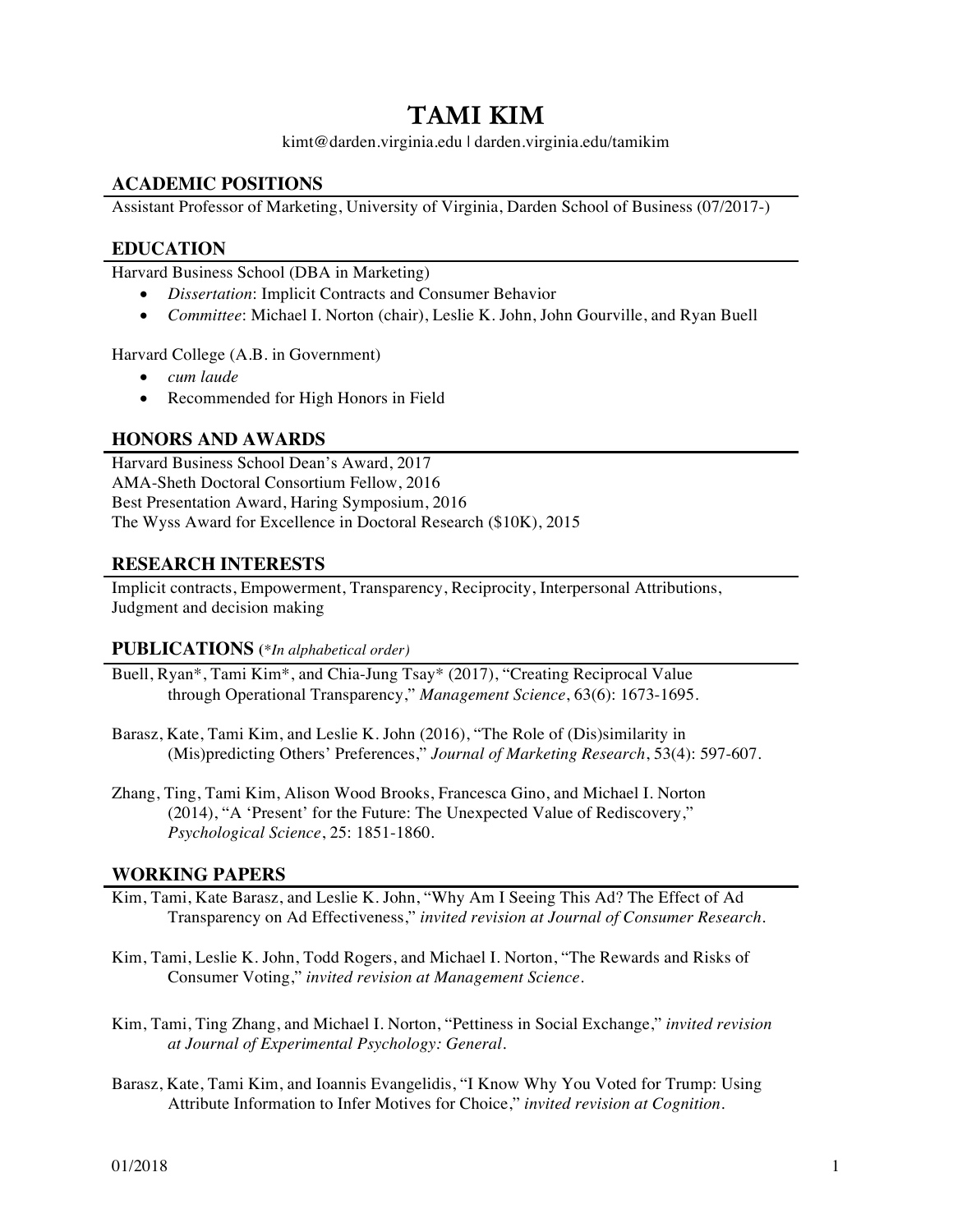- Kim, Tami, Ovul Sezer, Juliana Schroeder, Jane Risen, Francesca Gino, and Michael I. Norton, "Group Rituals Improve Social Coordination and Effort," *under review*.
- Feldberg, Alexandra\* and Tami Kim\*, "Are you a Guest? Field Experiments on Racial Discrimination in Customer Service," *under review.*

#### **SELECTED WORKS IN PROGRESS (***\*In alphabetical order)*

- Kim, Tami, Kate Barasz, Leslie John, and Michael I. Norton, "Pointlessly Gendered: Reactance to Typecasting," *manuscript in preparation.*
- Feldberg, Alexandra\* and Tami Kim\*, "Opting In? Gender and Racial Discrimination along the Pathway to Workforce Reentry," *manuscript in preparation.*

#### **OTHER PUBLICATIONS**

- John, Leslie K., Tami Kim, and Kate Barasz (forthcoming in Jan-Feb 2018 print issue), "Targeted Ads Without the Ick Factor: Don't Take Personalization Too Far," *Harvard Business Review*.
- Buell, Ryan, Tami Kim, and Chia-Jung Tsay (2014), "Cooks Make Tastier Food When They Can See Their Customers," *Harvard Business Review*, 92(11): 34-35.

#### **SELECTED CONFERENCE PRESENTATIONS** *(\*Denotes presenting author)*

- Kim, Tami\*, Kate Barasz, Leslie John, and Michael Norton. Pointlessly Gendered: Reactance to Typecasting. *Society for Consumer Psychology*, February 2018, Dallas, TX.
- Barasz, Kate\*, Tami Kim, and Ioannis Evangelidis. I Know Why You Voted for Trump: Using Attribute Information to Infer Motives for Choice. *Society for Consumer Psychology*, February 2018, Dallas, TX.
- Kim, Tami\*, Kate Barasz, Leslie John, and Michael Norton. Pointlessly Gendered: Reactance to Typecasting. *Symposium for Emerging Marketing Scholars*, December 2017, Logan, UT.
- Kim, Tami\*, Ting Zhang, and Michael I. Norton. Pettiness in Communal-sharing and Market-Pricing Relationships. *Association for Consumer Research*, October 2016, Berlin, Germany.
- Barasz, Kate\*, Tami Kim, and Leslie K. John. The Role of (Dis)similarity in (Mis)predicting Others' Preferences. *Society for Consumer Psychology*, February 2015, Phoenix, AZ.
- Buell, Ryan, Tami Kim\*, and Chia-Jung Tsay. Creating Reciprocal Value through Operational Transparency. *Society for Consumer Psychology*, February 2015, Phoenix, AZ.
- Buell, Ryan\*, Tami Kim, and Chia-Jung Tsay. Creating Reciprocal Value through Operational Transparency. *INFORMS*, November 2015, Philadelphia, PA.
- Zhang, Ting, Tami Kim\*, Alison Wood Brooks, Francesca Gino, and Michael I. Norton. A 'Present' for the Future: The Unexpected Value of Rediscovery. *Society of Judgment and Decision Making*, November 2014, Long Beach, CA.
- Zhang, Ting, Tami Kim\*, Alison Wood Brooks, Francesca Gino, and Michael I. Norton.